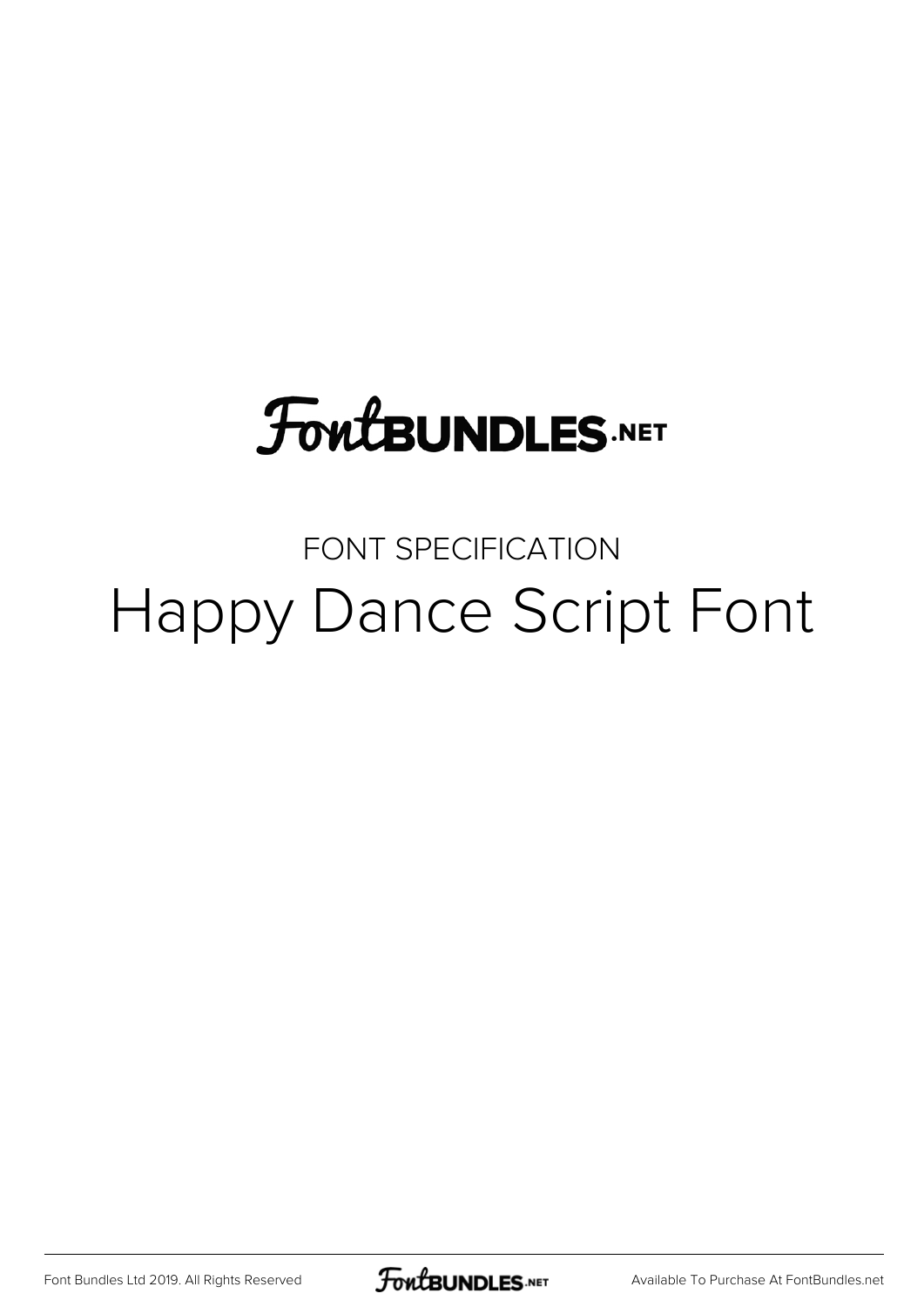### **Happy Dance - Regular**

**Uppercase Characters** 

#### *QBCDEFGHIQKLMNOPQRSTUVWXYZ*

Lowercase Characters

abcdegghijklmnopqrstwnwxyz

Numbers

0123456789

**Punctuation and Symbols**  $*$  #  $\delta$  %  $\xi$  ' ( )  $*$  +  $\therefore$   $=$  ? [  $\mathbf{I}$  $\circ$   $\circ$  $\sum$  $\mathbf{z}$ All Other Glyphs Á Â Ã Ä Å Å Æ Ç È À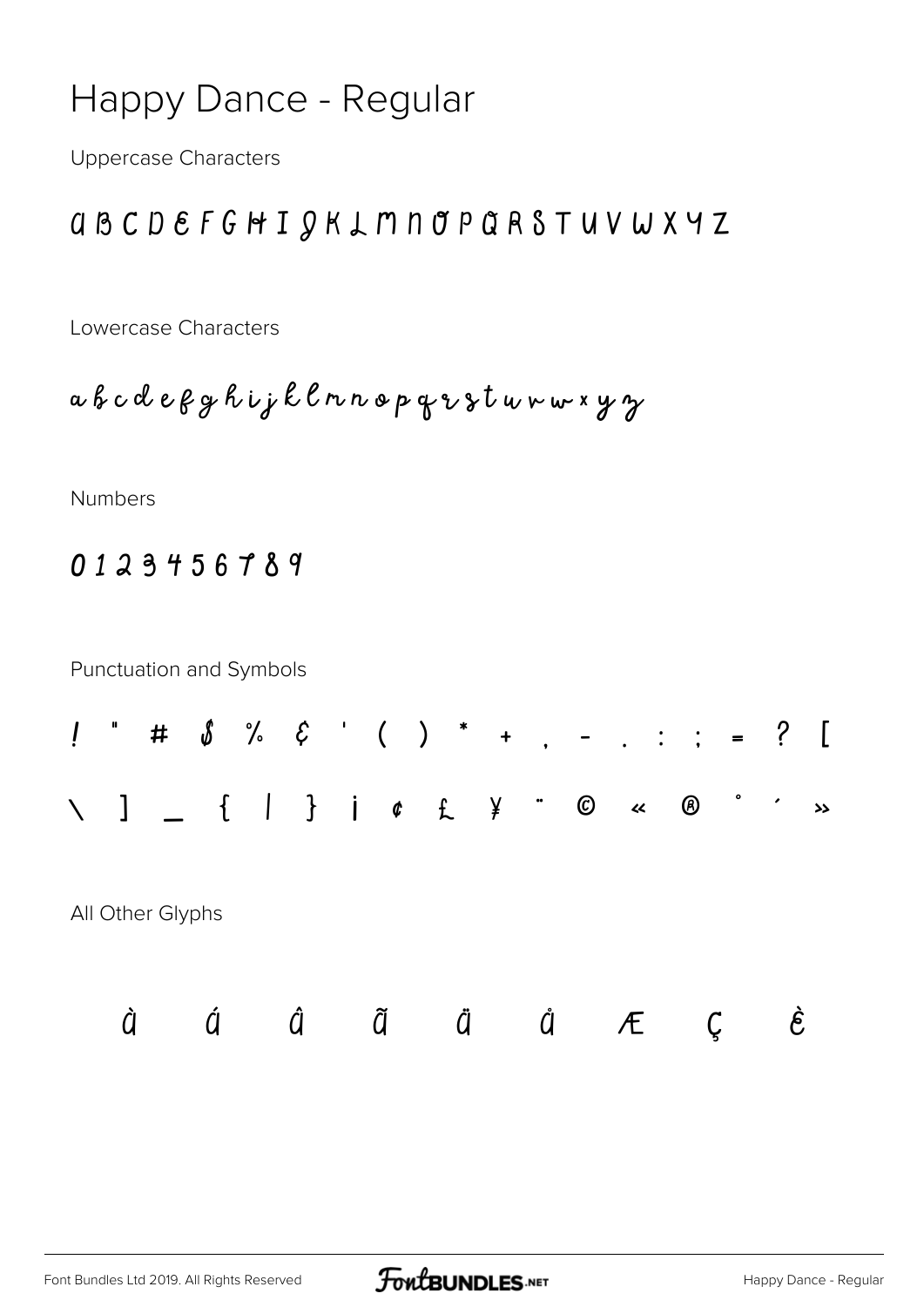|   | $\acute{e}$ $\acute{e}$ $\ddot{e}$ $\dot{I}$ $\acute{I}$ $\ddot{I}$ $\ddot{U}$ |  |                                                                                                             |  | $\tilde{\Pi}$      |
|---|--------------------------------------------------------------------------------|--|-------------------------------------------------------------------------------------------------------------|--|--------------------|
| Ù | $\acute{\sigma}$                                                               |  | $\hat{\sigma}$ $\tilde{\sigma}$ $\tilde{\sigma}$ $\varnothing$ $\dot{\sigma}$ $\dot{\sigma}$ $\dot{\sigma}$ |  | $\hat{\mathsf{U}}$ |
|   | $\ddot{U}$ $\dot{V}$ $\dot{P}$ $\beta$ à á á $\ddot{a}$ $\ddot{a}$             |  |                                                                                                             |  | ä                  |
| å | æ                                                                              |  | ç è é ê ë ì                                                                                                 |  | $\hat{\nu}$        |
|   | î î di ñ si si si si                                                           |  |                                                                                                             |  |                    |
|   | ø ù ú û ü ý þ ÿ Œ                                                              |  |                                                                                                             |  |                    |
|   | $x$ $\hat{\omega}$ $\hat{\omega}$ $\hat{y}$ $\hat{y}$ $\hat{\gamma}$           |  |                                                                                                             |  |                    |